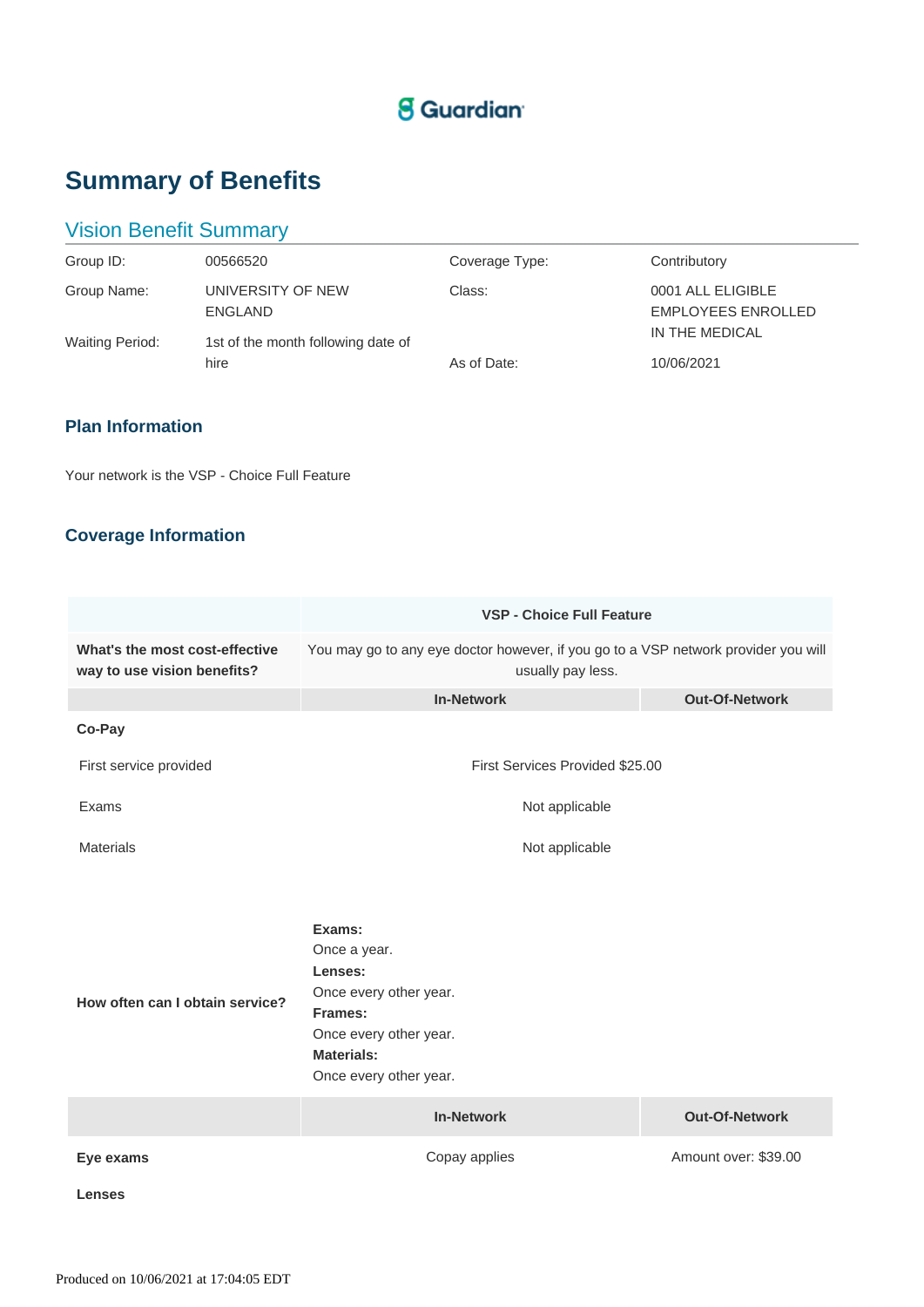#### **VSP - Choice Full Feature**

**What's the most cost-effective way to use vision benefits?** You may go to any eye doctor however, if you go to a VSP network provider you will usually pay less.

|                                 | <b>In-Network</b>                                                    | <b>Out-Of-Network</b>                 |
|---------------------------------|----------------------------------------------------------------------|---------------------------------------|
| Single vision lenses            | Copay applies                                                        | Amount over: \$23.00                  |
| Lined bifocal lenses            | Copay applies                                                        | Amount over: \$37.00                  |
| Lined trifocal lenses           | Copay applies                                                        | Amount over: \$49.00                  |
| Lenticular lenses               | Copay applies                                                        | Amount over: \$64.00                  |
| <b>Contact Lenses</b>           |                                                                      |                                       |
| Conventional                    | Amount over: \$130.00                                                | Amount over: \$100.00                 |
| Planned replacement             | Amount over \$130.00                                                 | \$120 Max (copay waived)              |
| Medically necessary             | <b>Copay Applies</b>                                                 | Amount over: \$210.00                 |
| Evaluation and fitting          | 15% off professional fee                                             | Included in Contact Lens<br>allowance |
| <b>Frames</b>                   | \$130.00, 20% discount on amount over \$130.00.                      | Amount over: \$46.00                  |
| Lens & Frame Allowance          | No discounts                                                         | No discounts                          |
| <b>Cosmetic Extras</b>          | Discounted at an average of 20%-25% off<br>providers UCR.            | No discounts                          |
| <b>Laser correction surgery</b> | Average 15% discount off usual price or 5% off<br>promotional price. | No discounts                          |
| <b>Hearing</b>                  | No discounts                                                         | No discounts                          |

## **Vision and General Exclusions**

#### Important information

This policy provides vision care limited benefits health insurance only. It does not provide basic hospital, basic medical or major medical insurance as defined by the New York State Insurance Department. Coverage is limited to those charges that are necessary for a routine vision examination. Co-pays apply. The plan does not pay for:

- Orthoptics or vision training and any associated supplemental testing;
- Medical or surgical treatment of the eye;
- Eye examination or corrective eyewear required by an employer as a condition of employment;
- Replacement of lenses and frames that are furnished under this plan, which are lost or broken (except at normal intervals when services are otherwise available or a warranty exists).

The plan limits benefits for blended lenses, oversized lenses, photochromic lenses, tinted lenses, progressive multifocal lenses, coated or laminated lenses, a frame that exceeds plan allowance, cosmetic lenses; U-V protected lenses and optional cosmetic processes. The services, exclusions and limitations listed above do not constitute a contract and are a summary only. The